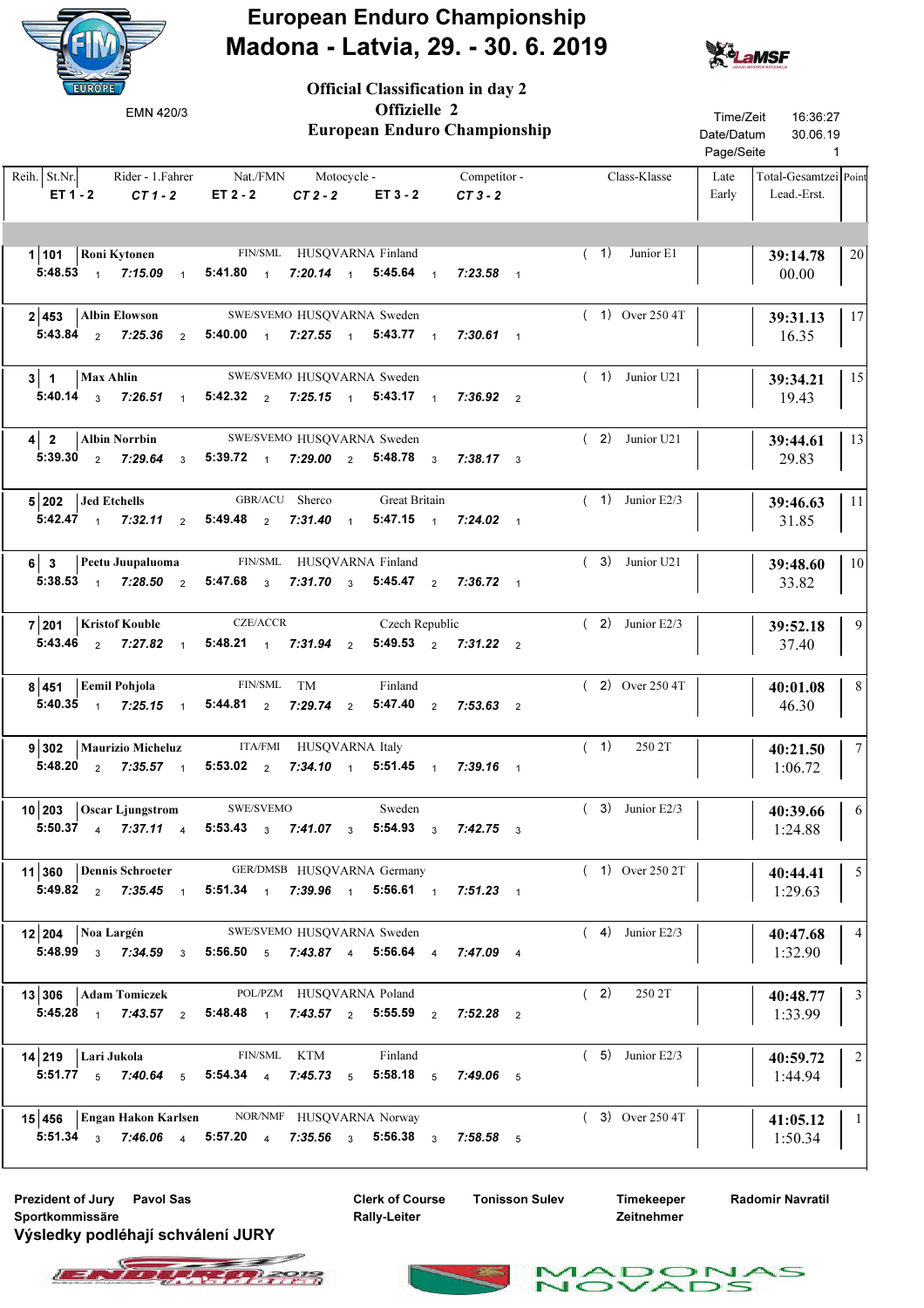

Official Classification in day 2



| EMN 420/3                                          | European Enduro Championship                                                                                                                       | Time/Zeit<br>16:36:27<br>Date/Datum<br>30.06.19<br>Page/Seite<br>2                    |                   |                                                       |
|----------------------------------------------------|----------------------------------------------------------------------------------------------------------------------------------------------------|---------------------------------------------------------------------------------------|-------------------|-------------------------------------------------------|
| Reih. St.Nr.<br>ET 1 - 2<br>$CT1-2$                | $ET 2 - 2$                                                                                                                                         | Rider - 1. Fahrer Mat./FMN Motocycle - Competitor -<br>$CT2 - 2$ $ET3 - 2$<br>$CT3-2$ | Class-Klasse      | Total-Gesamtzei Point<br>Late<br>Early<br>Lead.-Erst. |
| 16 102 Antti Hanninen FIN/SML HUSQVARNA Finland    | 5:54.21 3 7:48.09 3 5:56.04 2 7:50.19 3 6:00.53 2 7:49.62 3                                                                                        |                                                                                       | (2)<br>Junior E1  | 41:18.68<br>2:03.90                                   |
| 17   104   Marcus Göthenberg SWE/SVEMO KTM         | 5:53.19 $\frac{1}{2}$ 7:36.49 $\frac{1}{2}$ 6:02.48 $\frac{1}{4}$ 7:48.57 $\frac{1}{2}$ 6:14.98 $\frac{1}{5}$ 7:45.51 $\frac{1}{2}$                | Sweden                                                                                | Junior E1<br>(3)  | 41:21.22<br>2:06.44                                   |
| $18 452 $ Kevin Olsen                              | SWE/SVEMO HUSQVARNA Sweden<br>6:03.44 5 7:40.32 3 5:56.55 3 7:47.18 5 6:03.28 4 7:53.70 3                                                          |                                                                                       | $(4)$ Over 250 4T | 41:24.47<br>2:09.69                                   |
| 19 8 Pyry Juupaluoma FIN/SML HUSQVARNA Finland     | 5:48.30 4 7:43.84 4 5:57.78 5 7:52.35 6 6:01.02 4 8:02.65 5                                                                                        |                                                                                       | $(4)$ Junior U21  | 41:25.94<br>2:11.16                                   |
| $20 401$ Patrik Markvart                           | CZE/ACCR KTM<br>5:56.68 1 7:47.20 1 6:05.74 3 7:52.63 1 5:59.10 1 7:53.99 1                                                                        | Czech Republic                                                                        | (1)<br>250 4T     | 41:35.34<br>2:20.56                                   |
| 21   7   Samuli Puhakainen FIN/SML TM              | 5:59.39 $\frac{6}{9}$ 7:45.72 $\frac{5}{5}$ 5:58.02 $\frac{6}{9}$ 7:51.15 $\frac{5}{9}$ 6:04.42 $\frac{5}{9}$ 7:59.67 $\frac{4}{9}$                | Finland                                                                               | $(5)$ Junior U21  | 41:38.37<br>2:23.59                                   |
| 22 307 Patrik Halgaš SVK/SMF BETA                  | 5:54.95 4 7:49.62 3 6:01.97 4 7:50.09 3 6:00.91 4 8:03.63 4                                                                                        | Slovakia                                                                              | (3)<br>250 2T     | 41:41.17<br>2:26.39                                   |
| $23 353 $ Elary Talu                               | EST/EMF KTM<br>5:56.20 $\frac{1}{3}$ 7:42.82 $\frac{2}{2}$ 6:06.15 $\frac{3}{3}$ 7:53.79 $\frac{2}{3}$                                             | Estonia<br>6:08.68 $3$ 7:57.06 $2$                                                    | $(2)$ Over 250 2T | 41:44.70<br>2:29.92                                   |
| 24   Robert Friedrich CZE/ACCR KTM                 | 5:56.43 $\frac{1}{5}$ 7:48.67 $\frac{1}{6}$ 5:55.79 $\frac{1}{4}$ 7:49.50 $\frac{1}{4}$                                                            | Czech Republic<br>6:11.29 6 8:03.19 6                                                 | $(6)$ Junior U21  | 41:44.87<br>2:30.09                                   |
| 25 455 Mattias Ojanperä SWE/SVEMO KTM Sweden       | 5:56.68 4 8:09.67 6 6:00.31 5 7:47.00 4 6:08.78 5 7:53.71 4                                                                                        |                                                                                       | $(5)$ Over 250 4T | 41:56.15<br>2:41.37                                   |
| 26 301 Thomas Hostinský SVK/SMF HUSQVARNA Slovakia | 6:00.21 6 7:52.49 4 6:03.39 5 8:02.55 5 6:04.27 5 8:00.47 3                                                                                        |                                                                                       | (4)<br>250 2T     | 42:03.38<br>2:48.60                                   |
| $27 113$ Edvin Hamnas                              | SWE/SVEMO HUSQVARNA Sweden<br>5:59.51 4 7:53.93 4 6:06.25 5 8:00.05 4 6:04.86 3 8:04.56 4                                                          |                                                                                       | (4)<br>Junior E1  | 42:09.16<br>2:54.38                                   |
| $28 \mid 9$<br><b>Eetu Puhakainen</b>              | FIN/SML TM<br>6:00.01 7 7:51.63 7 6:08.72 9 7:57.40 7 6:11.68 7 8:05.21 7                                                                          | Finland                                                                               | $(7)$ Junior U21  | 42:14.65<br>2:59.87                                   |
| $29 106$   Martin Giertl                           | SVK/SMF KTM<br>6:01.24 $\frac{1}{5}$ 7:56.89 $\frac{1}{5}$ 5:59.57 $\frac{1}{3}$ 8:00.78 $\frac{1}{5}$ 6:08.42 $\frac{1}{4}$ 8:08.02 $\frac{1}{5}$ | Slovakia                                                                              | (5)<br>Junior E1  | 42:14.92<br>3:00.14                                   |
| 30 403 Edgars Silins LAT/LAMSF HUSQVARNA Latvia    | 6:08.07 4 7:58.67 3 6:02.35 1 8:02.92 3 5:59.22 2 8:05.49 4                                                                                        |                                                                                       | (2)<br>250 4T     | 42:16.72<br>3:01.94                                   |

Prezident of Jury Pavol Sas The Clerk of Course Tonisson Sulev Sportkommissäre Výsledky podléhají schválení JURY

Clerk of Course Rally-Leiter

Timekeeper Zeitnehmer

 $\mathbf{r}$ 

Radomir Navratil

 $\leq$ 



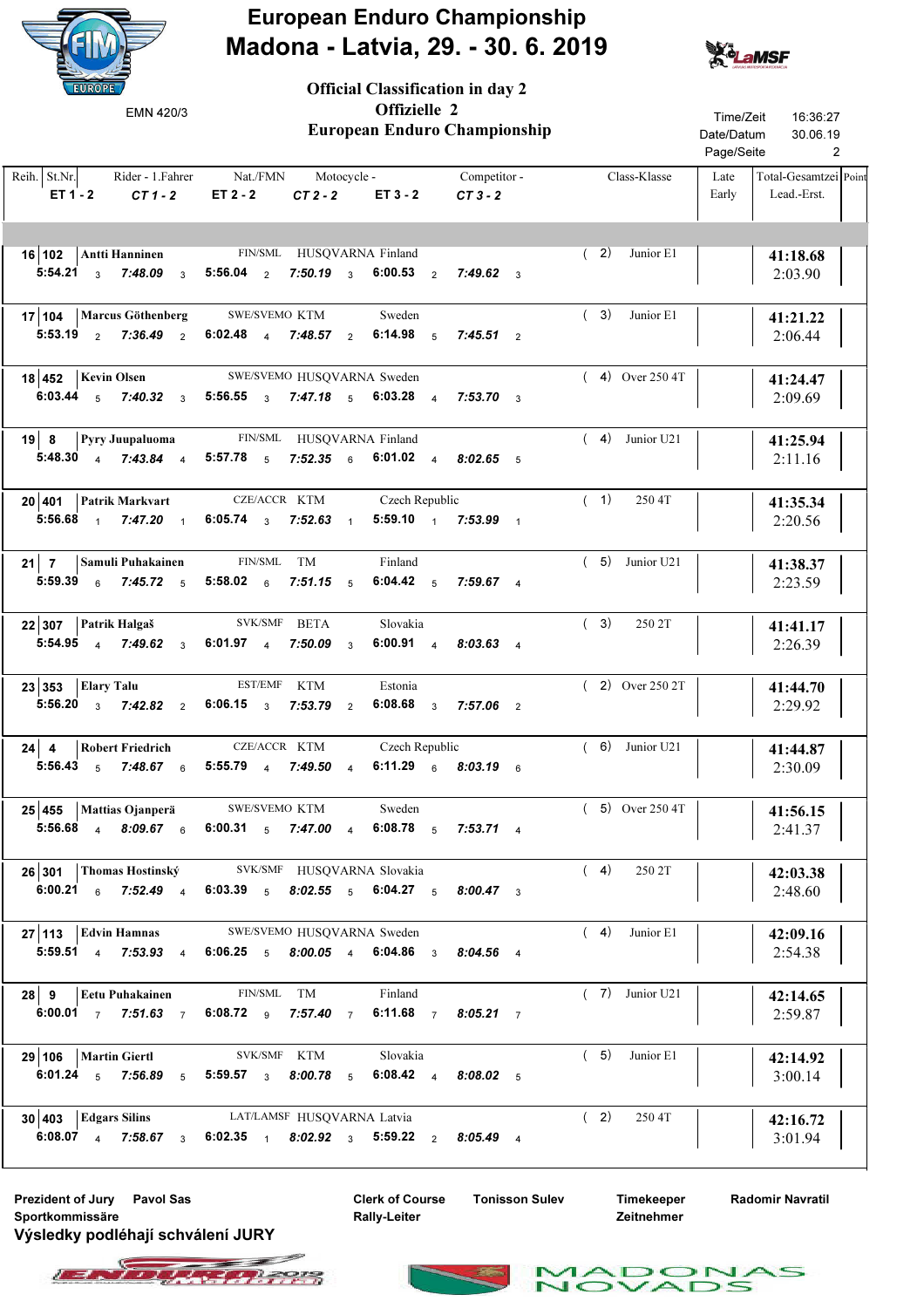

Official Classification in day 2



| EMN 420/3                                                                                                                                                | Offizielle 2                                                         | European Enduro Championship | Time/Zeit<br>Date/Datum<br>Page/Seite | 16:36:27<br>30.06.19<br>3 |                   |               |                                      |
|----------------------------------------------------------------------------------------------------------------------------------------------------------|----------------------------------------------------------------------|------------------------------|---------------------------------------|---------------------------|-------------------|---------------|--------------------------------------|
| Reih. St.Nr.<br>ET 1 - 2<br>$CT1-2$                                                                                                                      | Rider - 1. Fahrer Mat./FMN Motocycle - Competitor -<br>$ET 2 - 2$    | $CT2-2$                      | $ET3 - 2$                             | $CT3-2$                   | Class-Klasse      | Late<br>Early | Total-Gesamtzei Point<br>Lead.-Erst. |
| <b>31 411 Gints Filipsons</b> LAT/LAMSF<br>6:00.70 $3$ 7:59.27 $4$ 6:03.25 $2$ 8:01.29 $2$                                                               |                                                                      |                              | Latvia                                | 6:09.40 $3.03.06$ 2       | (3)<br>250 4T     |               | 42:16.97<br>3:02.19                  |
| $32 303 $ Adolf Živny<br>5:53.95 3 8:00.21 5 6:00.22 3 8:00.00 4 6:17.17 7 8:08.01 6                                                                     | CZE/ACCR HUSQVARNA Czech Republic                                    |                              |                                       |                           | (5)<br>250 2T     |               | 42:19.56<br>3:04.78                  |
| 33 305 Lukasz Kurowski<br>5:58.73 $5\,$ 8:03.56 $6\,$ 6:10.10 $6\,$ 8:03.18 $6\,$                                                                        | POL/PZM YAMAHA                                                       |                              | Poland                                | 6:00.51 3 8:05.72 5       | (6)<br>250 2T     |               | 42:21.80<br>3:07.02                  |
| $34 \mid 5$ Evan Raffard<br>6:04.20 11 7:54.18 9                                                                                                         | FRA/FFM KTM<br>6:04.20 $\frac{7.59.29}{6.01}$ 8                      |                              | France                                | 6:13.10 10 8:09.85 9      | $(8)$ Junior U21  |               | 42:24.82<br>3:10.04                  |
| 35 402   Maciej Giemza<br>6.00.06 $2$ 7:55.99 $2$ 6.08.19 $4$ 8.06.66 $4$ 6.12.49 $4$ 8.04.63 $3$                                                        | POL/PZM HUSQVARNA Poland                                             |                              |                                       |                           | (4)<br>250 4T     |               | 42:28.02<br>3:13.24                  |
| 36 206 Roni Salin<br>5:54.57 $\frac{1}{6}$ 7:44.21 $\frac{1}{6}$ 6:00.78 $\frac{1}{6}$ 7:51.70 $\frac{1}{6}$ 6:55.63 $\frac{1}{4}$ 8:01.91 $\frac{1}{6}$ | FIN/SML HUSQVARNA Finland                                            |                              |                                       |                           | $(6)$ Junior E2/3 |               | 42:28.80<br>3:14.02                  |
| 37 6<br>Thomas Zoldos<br>6:02.36 $9$ 7:52.34 $8$                                                                                                         | FRA/FFM KTM<br>6:12.91 $_{10}$ 8:00.99 $_{9}$                        |                              | France                                | 6:13.01 8 8:08.10 8       | $(9)$ Junior U21  |               | 42:29.71<br>3:14.93                  |
| $38 351$ Jiri Hadek<br>5:58.15 4 7:58.09 3 6:07.33 4 8:07.45 3 6:12.87 4 8:08.14 3                                                                       | CZE/ACCR KTM                                                         |                              | Czech Republic                        |                           | $(3)$ Over 250 2T |               | 42:32.03<br>3:17.25                  |
| $39 207$ Tobias Carlsson<br>6:02.66 $7$<br>$8.01.43$ 9                                                                                                   | <b>SWE/SVEMO BETA</b><br>6:04.94 $\frac{1}{7}$ 8:10.24 $\frac{1}{9}$ |                              | Sweden                                | 6:09.67 6 8:14.21 9       | $(7)$ Junior E2/3 |               | 42:43.15<br>3:28.37                  |
| 40 211 Erik Wahlström SWE/SVEMO KTM<br>6:05.38 9 8:00.38 7 6:06.31 8 8:06.90 7 6:12.23 7 8:13.98 8                                                       |                                                                      |                              | Sweden                                |                           | $(8)$ Junior E2/3 |               | 42:45.18<br>3:30.40                  |
| 41 205 Charles Le Penven FRA/FFM HUSQVARNA France<br>6:05.52 10 8:01.24 8 6:07.83 9 8:07.59 8 6:18.08 8 8:07.26 7                                        |                                                                      |                              |                                       |                           | $(9)$ Junior E2/3 |               | 42:47.52<br>3:32.74                  |
| 42   10   Joachim Omby Jonassen NOR/NMF KTM Norway<br>6:09.92 14 8:04.10 11 6:17.55 13 8:04.62 10 6:17.99 11 8:16.80 11                                  |                                                                      |                              |                                       |                           | $(10)$ Junior U21 |               | 43:10.98<br>3:56.20                  |
| 43 405   Lukas Kucera<br>6:12.64 5 8:07.24 5 6:15.63 6 8:07.78 5 6:18.18 6 8:13.01 5                                                                     | CZE/ACCR KTM                                                         |                              | Czech Republic                        |                           | (5)<br>250 4T     |               | 43:14.48<br>3:59.70                  |
| 44 304 Alexander Dahlen SWE/SVEMO GASGAS<br>6:08.32 7 8:07.61 7 6:11.12 7 8:20.11 7 6:14.17 6 8:14.38 7                                                  |                                                                      |                              | Sweden                                |                           | (7)<br>250 2T     |               | 43:15.71<br>4:00.93                  |
| 45   11   Aleksander Bracik POL/PZM KTM<br>6:02.89 10 8:01.84 10 6:24.07 16 8:12.96 11 6:20.08 12 8:14.45 10                                             |                                                                      |                              | Poland                                |                           | $(11)$ Junior U21 |               | 43:16.29<br>4:01.51                  |

Prezident of Jury Pavol Sas The Clerk of Course Tonisson Sulev Sportkommissäre Výsledky podléhají schválení JURY

Clerk of Course Rally-Leiter

Timekeeper Zeitnehmer

 $\mathbf{r}$ 

Radomir Navratil

 $\leq$ 



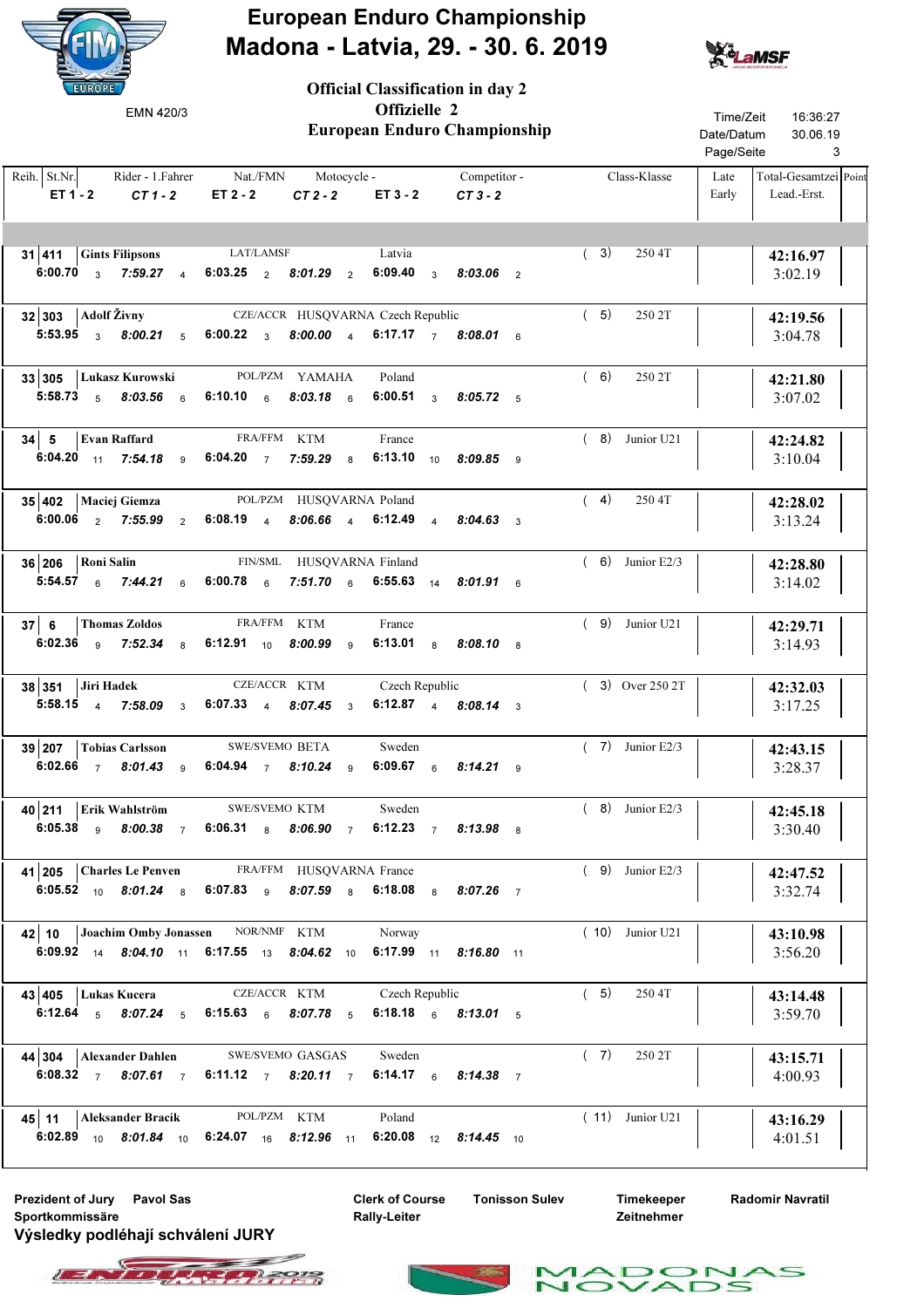

Official Classification in day 2



| EMN 420/3                                                                                                                                                                                  |                                                                                                  | Offizielle 2<br><b>European Enduro Championship</b> |                                         |  |                    | Time/Zeit<br>Date/Datum<br>Page/Seite | 16:36:27<br>30.06.19<br>4            |
|--------------------------------------------------------------------------------------------------------------------------------------------------------------------------------------------|--------------------------------------------------------------------------------------------------|-----------------------------------------------------|-----------------------------------------|--|--------------------|---------------------------------------|--------------------------------------|
| $Reih.$ St.Nr.<br>$ET 1 - 2$ $CT 1 - 2$                                                                                                                                                    | Rider - 1. Fahrer Mat./FMN Motocycle - Competitor - CT 1 - 2 ET 2 - 2 CT 2 - 2 ET 3 - 2 CT 3 - 2 |                                                     |                                         |  | Class-Klasse       | Late<br>Early                         | Total-Gesamtzei Point<br>Lead.-Erst. |
| 46   14   Lukas Kuhmonen FIN/SML BETA<br>6:04.82 $_{12}$ 8:11.87 $_{14}$ 6:07.71 $_{8}$ 8:15.67 $_{12}$ 6:13.04 $_{9}$ 8:26.15 $_{13}$                                                     |                                                                                                  |                                                     | Finland                                 |  | $(12)$ Junior U21  |                                       | 43:19.26<br>4:04.48                  |
| $47$   404   Alex Gunnerheim<br>6:14.94 6 8:10.36 6 6:11.98 5 8:17.73 6 6:16.51 5 8:16.19 6                                                                                                | SWE/SVEMO YAMAHA Sweden                                                                          |                                                     |                                         |  | (6)<br>250 4T      |                                       | 43:27.71<br>4:12.93                  |
| 48 105   Kacper Baklarz<br>6:06.86 6 8:21.34 7 6:12.95 6                                                                                                                                   | POL/PZM KTM                                                                                      |                                                     | Poland<br>8:14.34 6 6:15.99 6 8:19.16 7 |  | (6)<br>Junior E1   |                                       | 43:30.64<br>4:15.86                  |
| 49 354 Luke Parker GBR/ACU Gas Gas Great Britain<br>5:49.24 1 8:06.21 4 6:02.90 2 8:11.43 4 6:07.45 2 8:17.62 4                                                                            |                                                                                                  |                                                     |                                         |  | $(4)$ Over 250 2T  | 0:01:00                               | 43:34.85<br>4:20.07                  |
| $\mathbf{50}$ 356 Gerrit Helbig<br>6:12.66 6 8:13.04 6 6:14.20 6 8:16.04 5 6:13.12 5 8:27.11 5                                                                                             | GER/DMSB KTM                                                                                     |                                                     | Germany                                 |  | $(5)$ Over 250 2T  |                                       | 43:36.17<br>4:21.39                  |
| 51 212 Lucas Largen SWE/SVEMO HUSQVARNA Sweden<br>6:03.59 8 8:14.74 11 6:13.99 10 8:13.62 10 6:23.75 9 8:26.85 10                                                                          |                                                                                                  |                                                     |                                         |  | $(10)$ Junior E2/3 |                                       | 43:36.54<br>4:21.76                  |
| 52 501 Sebastian Krywult POL/PZM KTM<br>6:08.91 1 8:17.13 2 6:15.84 2 8:18.65 1 6:18.48 2 8:23.31 1                                                                                        |                                                                                                  |                                                     | Poland                                  |  | (1)<br>Senior      |                                       | 43:42.32<br>4:27.54                  |
| 53 352 Jakub Hrones CZE/ACCR Gas Gas Czech Republic<br>6:10.20 $\frac{1}{5}$ 8:08.67 $\frac{1}{5}$ 6:13.52 $\frac{1}{5}$ 8:20.73 $\frac{1}{6}$ 6:24.81 $\frac{1}{7}$ 8:28.84 $\frac{1}{6}$ |                                                                                                  |                                                     |                                         |  | $(6)$ Over 250 2T  |                                       | 43:46.77<br>4:31.99                  |
| 54 458 Arunas Gelažninkas LTU/LMSF KTM Lithuania<br>6:09.45 6 8:08.07 5 6:11.38 6 8:11.19 6 6:32.59 7 8:37.25 7                                                                            |                                                                                                  |                                                     |                                         |  | $(6)$ Over 250 4T  |                                       | 43:49.93<br>4:35.15                  |
| 55 111 Carl Andersson SWE/SVEMO KTM Sweden<br>6:23.42 7 8:13.56 6 6:20.31 7 8:16.97 7 6:23.91 7 8:18.61 6                                                                                  |                                                                                                  |                                                     |                                         |  | $(7)$ Junior E1    |                                       | 43:56.78<br>4:42.00                  |
| 56 217   Andris Grinfelds<br>6:09.51 11 8:14.68 10 6:22.24 11 8:26.60 12 6:24.41 10 8:28.42 11                                                                                             | LAT/LAMSF KTM                                                                                    |                                                     | Latvia                                  |  | $(11)$ Junior E2/3 |                                       | 44:05.86<br>4:51.08                  |
| $57 406 $ Robin Wiss<br>6:20.98 7 8:16.11 7 6:23.34 7 8:21.47 7 6:24.92 7 8:20.88 7                                                                                                        | SWE/SVEMO YAMAHA                                                                                 |                                                     | Sweden                                  |  | (7)<br>250 4T      |                                       | 44:07.70<br>4:52.92                  |
| 58 359 Pontus Vestling<br>6:17.77 7 8:32.01 7 6:22.24 7 8:24.06 7 6:17.99 6 8:33.09 7                                                                                                      | <b>SWE/SVEMO BETA</b>                                                                            |                                                     | Sweden                                  |  | $(7)$ Over 250 2T  |                                       | 44:27.16<br>5:12.38                  |
| 59 19   Anton Rosendal<br>6:13.74 $15$ 8:06.83 $13$ 6:16.73 $12$ 8:36.18 $15$ 6:31.08 $14$ 8:44.24 $14$                                                                                    | SWE/SVEMO KTM                                                                                    |                                                     | Sweden                                  |  | $(13)$ Junior U21  |                                       | 44:28.80<br>5:14.02                  |
| 60 459 Linus Forskil SWE/SVEMO KAWASAKI Sweden<br>6:14.18 7 8:24.72 7 6:25.96 7 8:31.28 7 6:26.84 6 8:32.56 6                                                                              |                                                                                                  |                                                     |                                         |  | $(7)$ Over 250 4T  |                                       | 44:35.54<br>5:20.76                  |

Prezident of Jury Pavol Sas The Clerk of Course Tonisson Sulev Sportkommissäre Výsledky podléhají schválení JURY

Clerk of Course Rally-Leiter

Timekeeper Zeitnehmer

 $\mathbf{r}$ 

Radomir Navratil

 $\triangle$ s



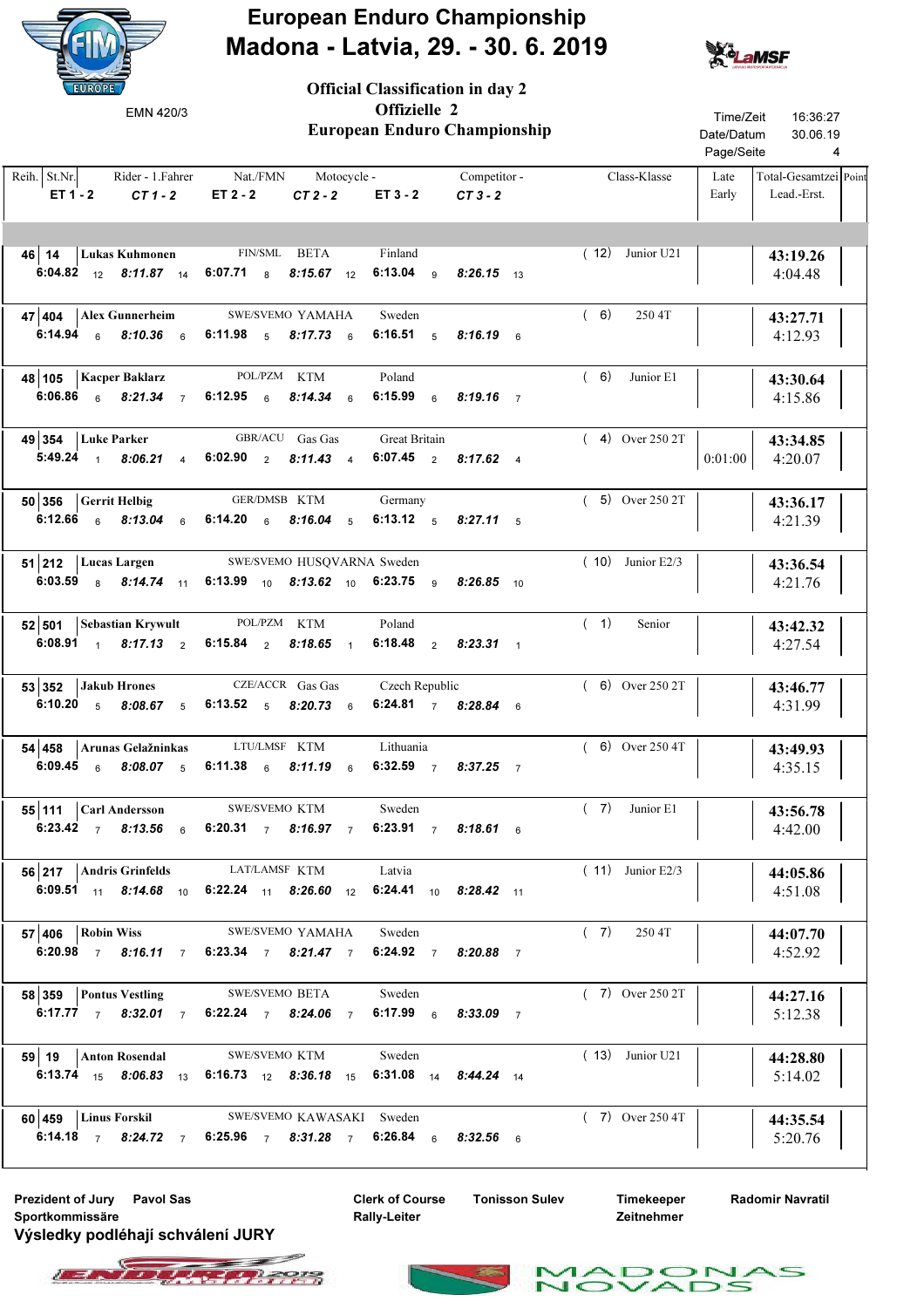

Official Classification in day 2



| EMN 420/3                                                                                 |                                                                                                                                                    | European Enduro Championship  | Time/Zeit<br>16:36:27<br>Date/Datum<br>30.06.19<br>Page/Seite<br>5 |                                                       |
|-------------------------------------------------------------------------------------------|----------------------------------------------------------------------------------------------------------------------------------------------------|-------------------------------|--------------------------------------------------------------------|-------------------------------------------------------|
| Reih. St.Nr. Rider - 1. Fahrer Nat./FMN Motocycle - Competitor -<br>$ET 1 - 2$<br>$CT1-2$ | $ET 2 - 2$                                                                                                                                         | $CT2-2$ $ET3-2$ $CT3-2$       | Class-Klasse                                                       | Total-Gesamtzei Point<br>Late<br>Early<br>Lead.-Erst. |
| 61   218   Jani Salonen FIN/SML KTM                                                       | 6:30.44 $12$ 8:21.03 $12$ 6:26.78 $12$ 8:23.00 $11$ 6:31.37 $11$ 8:29.83 $12$                                                                      | Finland                       | $(12)$ Junior E2/3                                                 | 44:42.45<br>5:27.67                                   |
| 62 503 Janne Mukkala                                                                      | FIN/SML KTM<br>6:17.38 $\frac{3}{3}$ 8:23.21 $\frac{3}{3}$ 6:23.13 $\frac{3}{3}$ 8:24.39 $\frac{2}{2}$ 6:33.51 $\frac{3}{3}$ 8:50.75 $\frac{4}{3}$ | Finland                       | (2)<br>Senior                                                      | 44:52.37<br>5:37.59                                   |
| $63 357 $ Rafal Bracik                                                                    | POL/PZM Gas Gas<br>6:18.80 a 8:32.33 a 6:26.30 a 8:31.53 a 6:27.24 a 8:48.11 a                                                                     | Poland                        | $(8)$ Over 250 2T                                                  | 45:04.31<br>5:49.53                                   |
| 64 512 Mika Paavola FIN/SML HUSQVARNA Finland                                             | 6:11.55 2 8:12.73 1 6:13.34 1 9:25.23 6 6:16.18 1 8:45.55 2                                                                                        |                               | (3)<br>Senior                                                      | 45:04.58<br>5:49.80                                   |
| 65 13   Mike Bokslag                                                                      | NED/KNMV KTM<br>6:01.81 8 9:39.82 17 6:23.70 15 8:17.17 13 6:24.98 13 8:20.85 12                                                                   | Nederland                     | $(14)$ Junior U21                                                  | 45:08.33<br>5:53.55                                   |
| 66 17   Marc Zomer                                                                        | NED/KNMV KTM<br>6:18.69 17 8:21.48 15 6:19.86 14 8:47.77 17 6:33.44 15 8:49.20 15                                                                  | Nederland                     | $(15)$ Junior U21                                                  | 45:10.44<br>5:55.66                                   |
| $67$   22   Oskar Wolff                                                                   | GER/DMSB<br>6:15.95 $16$ 8:27.16 $16$ 6:29.85 $17$ 8:36.39 $16$ 6:40.58 $16$ 9:11.15 $16$                                                          | Germany                       | $(16)$ Junior U21                                                  | 45:41.08<br>6:26.30                                   |
| 68 502 Santeri Enjala                                                                     | FIN/SML HONDA<br>6:33.03 5 8:36.78 4 6:30.71 4 8:46.07 3 6:37.36 5 8:48.28 3                                                                       | Finland                       | (4)<br>Senior                                                      | 45:52.23<br>6:37.45                                   |
| 69 460 Christopher Wiss SWE/SVEMO YAMAXA<br>6:27.45 $8.28.88$ 8                           | 6:33.60 $8.45.33$ $8.45.33$                                                                                                                        | Sweden<br>6:43.48 8 9:00.17 8 | $(8)$ Over 250 4T                                                  | 45:58.91<br>6:44.13                                   |
| 70 407 Felix Gunnerheim SWE/SVEMO YAMAHA                                                  | 6:29.87 8 8:37.89 8 6:32.36 8 8:47.59 8                                                                                                            | Sweden<br>6:44.12 8 9:03.38 8 | (8)<br>250 4T                                                      | 46:15.21<br>7:00.43                                   |
| 71 504 James Jackman                                                                      | GBR/ACU YAMAHA<br>6:27.34 4 8:52.19 5 6:32.97 5 8:55.38 4 6:35.69 4 9:05.88 5                                                                      | Great Britain                 | (5)<br>Senior                                                      | 46:29.45<br>7:14.67                                   |
| 72 210   Martin Grönslett SWE/SVEMO BETA                                                  | 6:40.01 $_{14}$ 8:52.02 $_{14}$ 6:40.60 $_{13}$ 9:04.97 $_{14}$ 6:41.31 $_{12}$ 9:06.47 $_{13}$                                                    | Sweden                        | $(13)$ Junior E2/3                                                 | 47:05.38<br>7:50.60                                   |
| $73 559 $ Nina Klink                                                                      | NED/KNMV KTM<br>6:29.78 1 9:06.59 2 6:36.80 1 9:10.38 3 6:54.64 3 9:43.89 5                                                                        | Nederland                     | (1)<br>Women                                                       | 48:02.08<br>8:47.30                                   |
| 74 552 Hanna Berzelius                                                                    | SWE/SVEMO HUSQVARNA Sweden<br>6:53.77 6 9:05.29 1 6:52.72 5 9:11.74 4 6:49.18 2 9:23.69 2                                                          |                               | (2)<br>Women                                                       | 48:16.39<br>9:01.61                                   |
| $75 551 $ Nieve Holmes                                                                    | GBR/ACU Sherco<br>6:44.64 4 9:20.30 5 6:48.97 2 9:20.06 5 6:45.77 1 9:22.47 1                                                                      | Great Britain                 | (3)<br>Women                                                       | 48:22.21<br>9:07.43                                   |

Prezident of Jury Pavol Sas The Clerk of Course Tonisson Sulev Sportkommissäre Výsledky podléhají schválení JURY

Clerk of Course Rally-Leiter

Timekeeper Zeitnehmer

 $\mathbf{r}$ 

Radomir Navratil

 $\triangle$ s



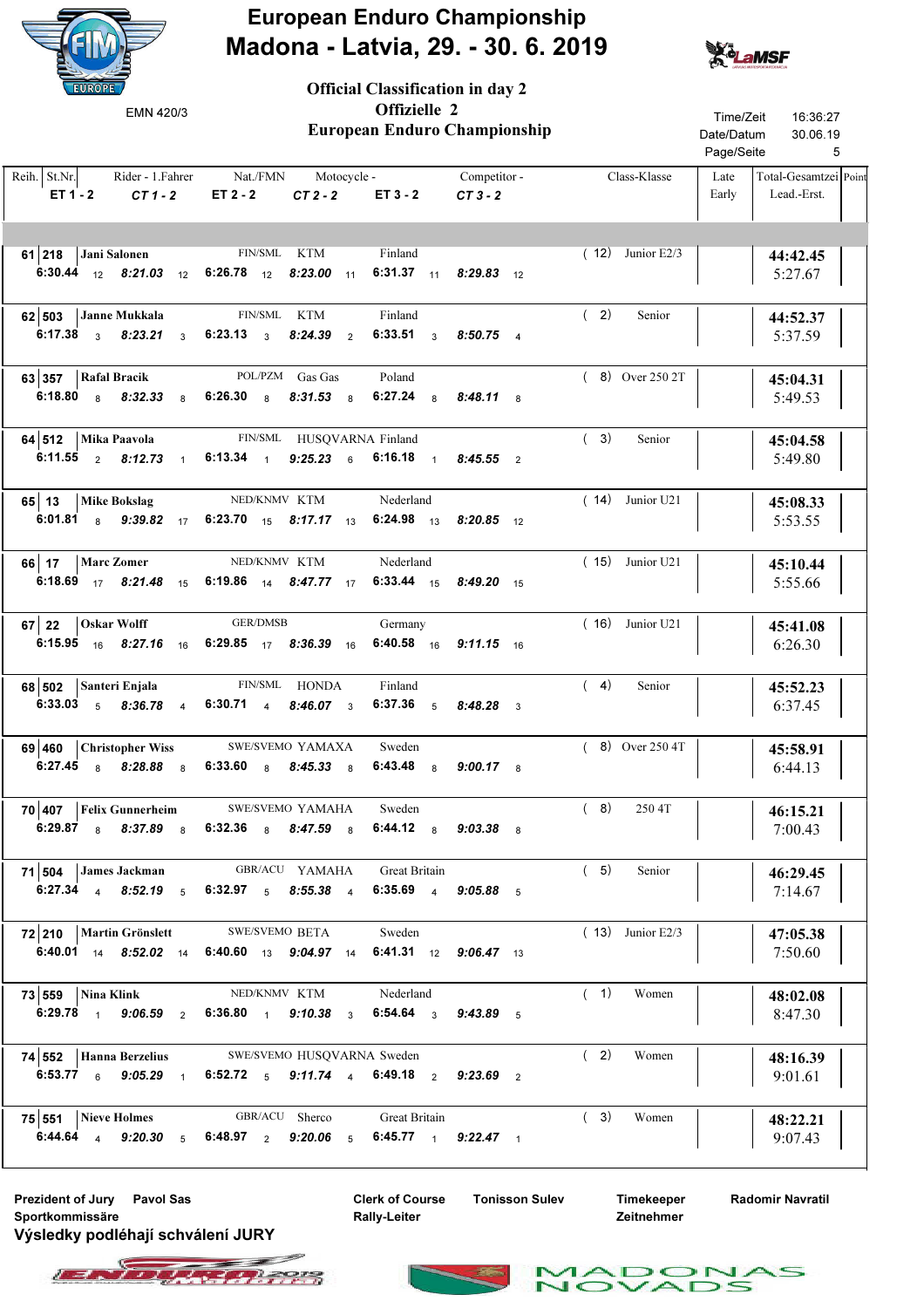



| <b>EUROPE</b><br>EMN 420/3                                                        | <b>Official Classification in day 2</b><br>Offizielle 2<br><b>European Enduro Championship</b>                                        | Time/Zeit<br>16:36:27<br>Date/Datum<br>30.06.19<br>Page/Seite<br>6    |
|-----------------------------------------------------------------------------------|---------------------------------------------------------------------------------------------------------------------------------------|-----------------------------------------------------------------------|
| Reih. St.Nr.<br>Rider - 1. Fahrer<br>$ET 1 - 2$<br>$CT1-2$                        | Nat./FMN<br>Competitor -<br>Motocycle -<br>ET 2 - 2<br>$CT2-2$<br>$ET3 - 2$<br>$CT3-2$                                                | Class-Klasse<br>Total-Gesamtzei Point<br>Late<br>Lead.-Erst.<br>Early |
| 76 513<br><b>Roger Berglund</b><br>6:45.06<br>$9:05.41$ 6<br>$6\overline{6}$      | (6)<br>SWE/SVEMO KTM<br>Sweden<br>6:46.21 6<br>6:52.45 $7$<br>9:40.83<br>$9:22.32$ 6<br>$\overline{7}$                                | Senior<br>48:32.28<br>9:17.50                                         |
| <b>Emilia Reimander</b><br>77 558<br>6:41.02 $2 \t 9:17.22 \t 4$                  | (4)<br>SWE/SVEMO KTM<br>Sweden<br>6:51.36 $3$<br>$6:57.06$ 4<br>9:23.60<br>$9:30.48$ 3<br>$6\phantom{1}$                              | Women<br>48:40.74<br>9:25.96                                          |
| 78 510<br><b>Kim Gustavsson</b><br>6:54.92 $8$<br>$9:14.97$ 7                     | (7)<br>SWE/SVEMO YAMAHA<br>Sweden<br>6:55.86 $8$<br>6:51.17 6<br>$9:16.95$ 5<br>$9:51.08$ 7                                           | Senior<br>49:04.95<br>9:50.17                                         |
| 79 556<br><b>Rosie Rowett</b><br>6:41.32 $\frac{3}{3}$<br>9:13.99<br>$\mathbf{3}$ | (5)<br>GBR/ACU HUSQVARNA Great Britain<br>$6:51.37 \t4$<br>9:08.75 2 8:05.96 8 9:38.27 4                                              | Women<br>49:39.66<br>10:24.88                                         |
| 80 557<br>Martina Reimander<br>6:49.10 $5$<br>9:25.26<br>$6\overline{6}$          | SWE/SVEMO KTM<br>(6)<br>Sweden<br>6:59.92 $6$<br>7:06.07 $5$<br>$9:42.70\quad 7$<br>$9:54.77$ 6                                       | Women<br>49:57.82<br>10:43.04                                         |
| 81 107<br><b>Alfie Coles</b><br>6:45.91 $8$<br>$9:11.14$ 8                        | GBR/ACU HUSQVARNA Great Britain<br>(8)<br>6:42.21<br>$9:04.78$ 8<br>9:06.36 $8$<br>$_{\rm 8}$<br>$9:41.87$ 8                          | Junior E1<br>50:32.27<br>11:17.49                                     |
| 82 505<br>David Holy<br>6:51.49 $7$ 9:22.43 $8$                                   | CZE/ACCR KTM<br>(8)<br>Czech Republic<br>6:51.32 7 10:28.44 9<br>6:59.45 8 10:40.56 8                                                 | Senior<br>51:13.69<br>11:58.91                                        |
| 83 553<br><b>Audrey Rossat</b><br>$7:13.58$ 8<br>9:56.11<br>8                     | (7)<br>FRA/FFM HUSQVARNA France<br>7:19.09<br>$9:56.45$ 9<br>7:26.17<br>8<br>$9:55.94$ 7<br>6                                         | Women<br>51:47.34<br>12:32.56                                         |
| 84 554<br>Zuzana Novackova<br>7:11.94 $7.53.57$ 7                                 | CZE/ACCR HUSQVARNA Czech Republic<br>(8)<br>7:11.18 $7$<br>9:52.62 8 7:32.40 7 10:08.39 8                                             | Women<br>51:50.10<br>12:35.32                                         |
|                                                                                   | 85 514 Christer Andersson SWE/SVEMO KTM Sweden<br>(9)<br>7:00.19 9 9:40.03 9 7:07.93 9 9:43.81 8 7:06.49 9 11:12.22 9                 | Senior<br>51:50.67<br>12:35.89                                        |
| 86 462 Daniel Willemsen NED/KNMV KTM                                              | Nederland<br>7:00.41 9 10:18.87 9 8:06.59 9 13:20.22 9 7:53.81 9 11:27.04 9                                                           | $(9)$ Over 250 4T<br>0:01:00<br>59:06.94<br>19:52.16                  |
| $87 213$ Emil Johansson                                                           | SWE/SVEMO HUSQVARNA Sweden<br>6:39.42 13 8:48.87 13 6:43.39 14 9:01.85 13 6:55.56 13 9:43.66 14                                       | $(14)$ Junior E2/3<br>0:24:00<br>1:11:52.75<br>32:37.97               |
| <b>Retired - Retired</b>                                                          |                                                                                                                                       |                                                                       |
|                                                                                   | 15   Wiktor Ahlquist SWE/SVEMO HUSQVARNA Sweden<br>$\sqrt{2}$<br>6:06.34 13 8:04.78 12 6:15.64 11 8:18.76 14<br>$\overline{17}$<br>17 | Junior U21                                                            |
| 560   Hanna Anton<br><b>9:08.37</b> $10$ $10$                                     | (<br>EST/EMF KTM<br>Estonia<br>$10$ and $1$ and $10$<br>10                                                                            | Women<br>0:25:00                                                      |

Prezident of Jury Pavol Sas The Clerk of Course Tonisson Sulev Sportkommissäre Výsledky podléhají schválení JURY

Clerk of Course Rally-Leiter

Timekeeper Zeitnehmer

 $\mathbf{r}$ 

ADO

1.

Radomir Navratil

 $\leq$